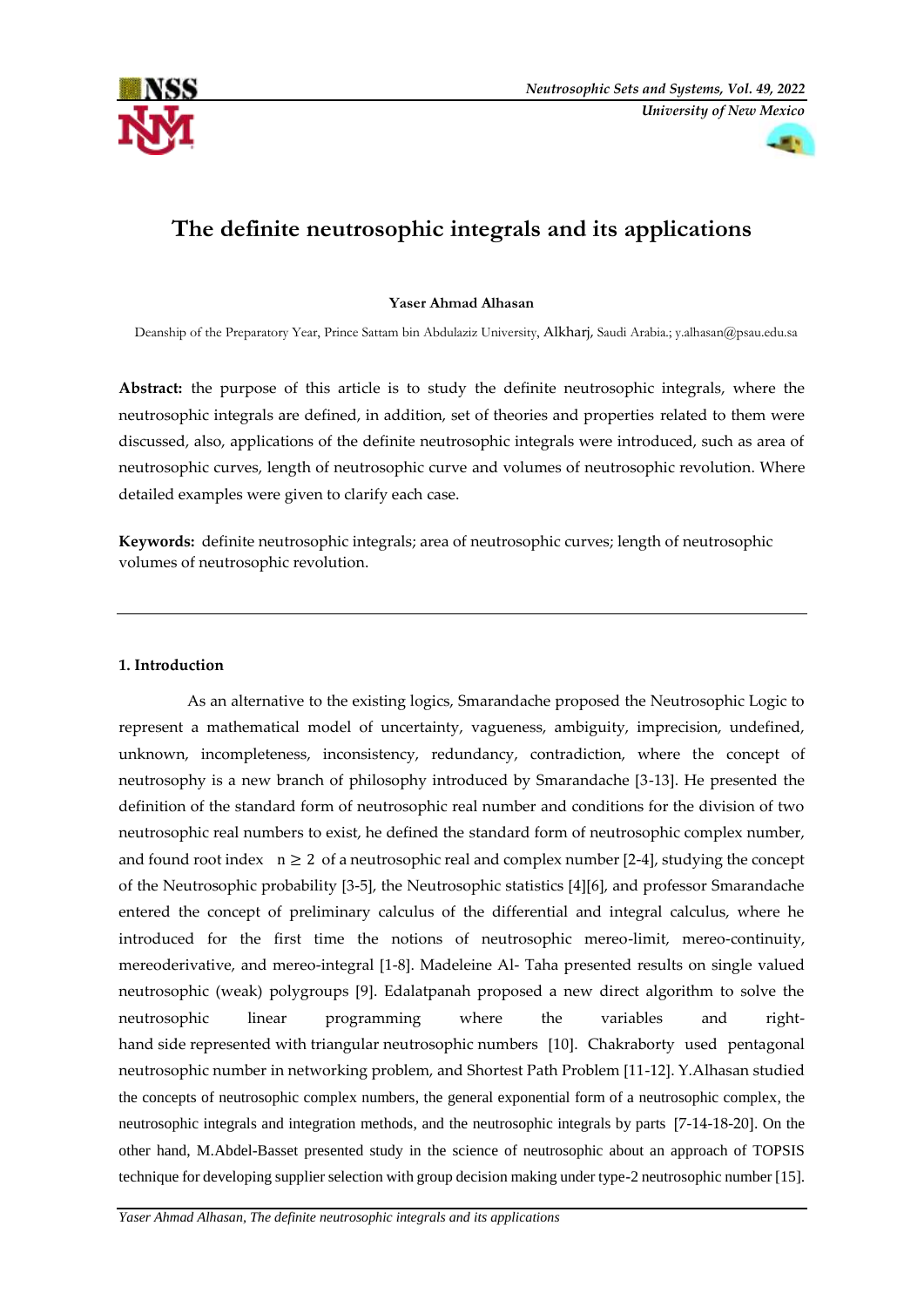Also, neutrosophic sets played an important role in applied science such as health care, industry, and optimization [16-17].. Smarandache, F, and Khalid, H are studied the neutrosophic precalculus and neutrosophic calculus (second enlarged edition)[19].

 Integration is important in human life, and one of its most important applications is the calculation of area, size and arc length. In our reality we find things that cannot be precisely defined, and that contain an indeterminacy part.

 Paper consists of 5 sections. In 1th section, provides an introduction, in which neutrosophic science review has given. In 2th section, some definitions and theories of the neutrosophic integrals and are discussed. The 3th section frames the definite neutrosophic integrals, in which set of theories and properties related to them were discussed. In 4th section, applications of the definite neutrosophic integrals were introduced. In 5th section, a conclusion to the paper is given.

# **2. Preliminaries**

# **2.1. Neutrosophic integration by substitution method [18]**

**Definition2.1.1** *Let*  $f: D_f \subseteq R \rightarrow R_f \cup \{I\}$ , to evaluate  $\int f(x) dx$ Put:  $x = g(u) \Rightarrow dx = \dot{g}(u)du$ By substitution, we get:

$$
\int f(x)dx = \int f(g(u))\dot{g}(u)du
$$

then we can directly integral it.

#### **Theorme2.1.1:**  If  $\int f(x, l) dx = \varphi(x, l)$  then,  $\int f((a+bl)x+c+dl)) dx = \left(\frac{1}{a}\right)^2$  $\frac{1}{a} - \frac{b}{a(a-1)}$  $\frac{c}{a(a+b)}$  $\int \varphi((a+bl)x+c+dl) + C$

where C is an indeterminate real constant,  $a \ne 0$ ,  $a \ne -b$  and b, c, d are real numbers, while  $I =$ indeterminacy.

### **Theorme2.1.2:**

Let  $f: D_f \subseteq R \rightarrow R_f \cup \{I\}$  then:

$$
\int \frac{\dot{f}(x,l)}{f(x,l)} dx = \ln|f(x,l)| + C
$$

where C is an indeterminate real constant (i.e. constant of the form  $a + bl$ , where  $a, b$  are real numbers, while  $I =$  indeterminacy).

#### **Theorme2.1.3:**

Let  $f: D_f \subseteq R \rightarrow R_f \cup \{I\}$ , then:

$$
\int \frac{\hat{f}(x,I)}{\sqrt{f(x,I)}} dx = 2\sqrt{f(x,I)} + C
$$

where C is an indeterminate real constant (i.e. constant of the form  $a + bl$ , where  $a, b$  are real numbers, while  $I =$  indeterminacy).

**Theorme2.1.4:**   $f: D_f \subseteq R \rightarrow R_f \cup \{I\}$ , then:

*Yaser Ahmad Alhasan, The definite neutrosophic integrals and its applications*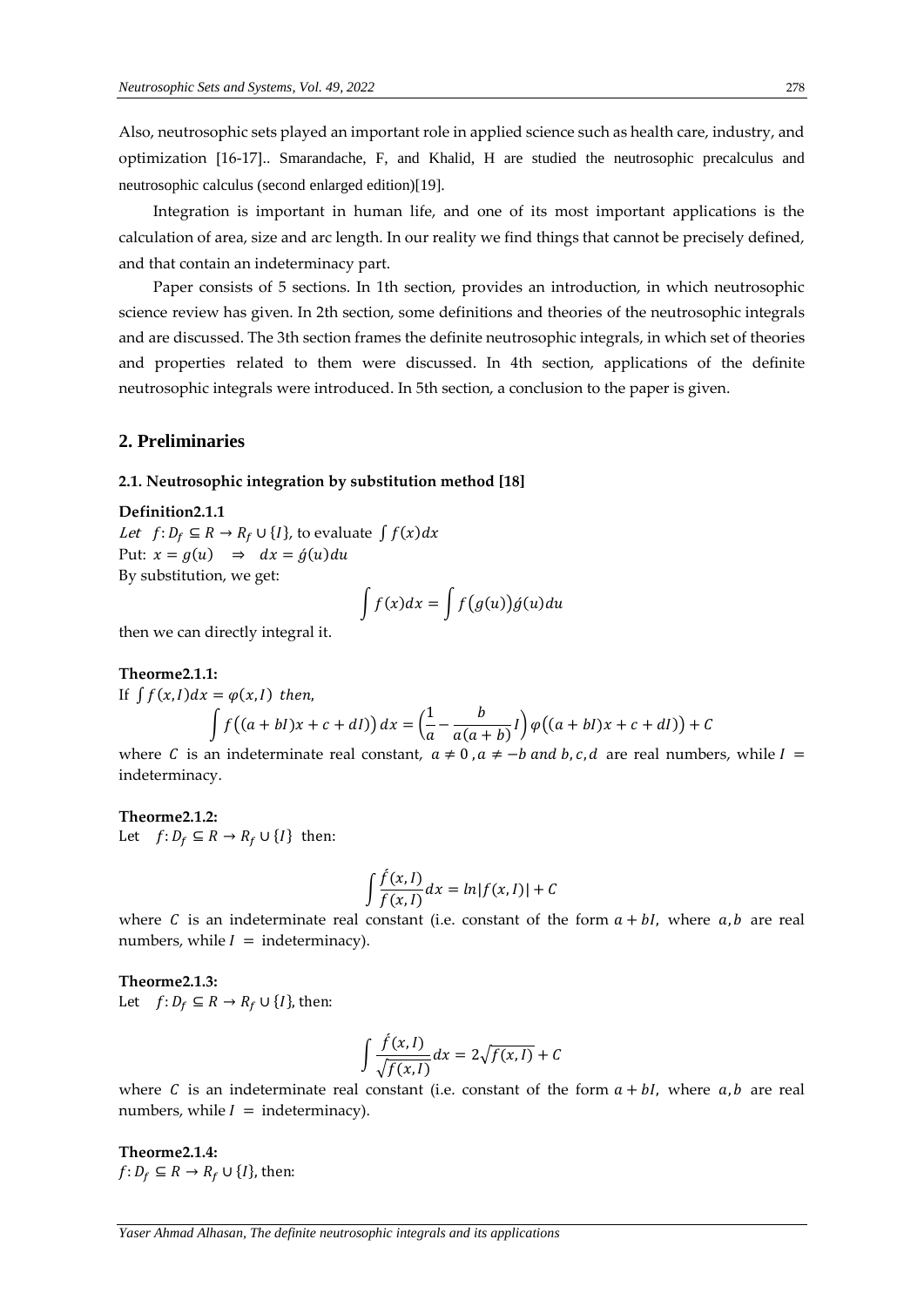$$
\int [f(x, I)]^n \hat{f}(x) dx = \frac{[f(x, I)]^{n+1}}{n+1} + C
$$

Where *n* is any rational number. *C* is an indeterminate real constant (i.e. constant of the form  $a +$ bI, where  $a$ ,  $b$  are real numbers, while  $I =$  indeterminacy).

# **2.2. Integrating products of neutrosophic trigonometric function [18]**

I.  $\int \sin^m(a + bI)x \cos^n(a + bI)x dx$ , where *m* and *n* are positive integers. To find this integral, we can distinguish the following two cases:

- $\triangleright$  Case *n* is odd:
	- Split of  $cos(a + bI)x$
	- Apply  $\cos^2(a + bI)x = 1 \sin^2(a + bI)x$
	- We substitution  $u = sin(a + bI)x$
- $\triangleright$  Case *m* is odd:
	- Split of  $sin(a + bI)x$
	- Apply  $\sin^2(a + bI)x = 1 \cos^2(a + bI)x$
	- We substitution  $u = \cos(a + bI)x$

II.  $\int \tan^{m}(a + bI)x \sec^{n}(a + bI)x dx$ , where *m* and *n* are positive integers. To find this integral, we can distinguish the following cases:

- $\triangleright$  Case *n* is even:
	- Split of  $sec^2(a + bI)x$
	- Apply  $\sec^2(a + bI)x = 1 + \tan^2(a + bI)x$
	- We substitution  $u = \tan(a + bI)x$
- $\triangleright$  Case *m* is odd:
	- Split of  $sec(a + bI)x$   $tan(a + bI)x$
	- Apply  $\tan^2(a + bI)x = \sec^2(a + bI)x 1$
	- We substitution  $u = \text{ses}(a + bI)x$
- $\triangleright$  Case *m* even and *n* odd:
	- Apply  $\tan^2(a + bI)x = \sec^2(a + bI)x 1$
	- We substitution  $u = \sec(a + bI)x$  or  $u = \tan(a + bI)x$ , depending on the case.

III.  $\int \cot^{m}(a + bI)x \csc^{n}(a + bI)x dx$ , where *m* and *n* are positive integers. To find this integral, we can distinguish the following cases:

- $\triangleright$  Case *n* is even:
	- Split of  $csc^2(a + bl)x$
	- Apply  $\csc^2(a + bI)x = 1 + \cot^2(a + bI)x$
	- We substitution  $u = \cot(a + bI)x$
- $\triangleright$  Case *m* is odd:
	- Split of  $\csc(a + bI)x \cot(a + bI)x$
	- Apply  $\cot^2(a + bI)x = \csc^2(a + bI)x 1$
	- We substitution  $u = \csc(a + bI)x$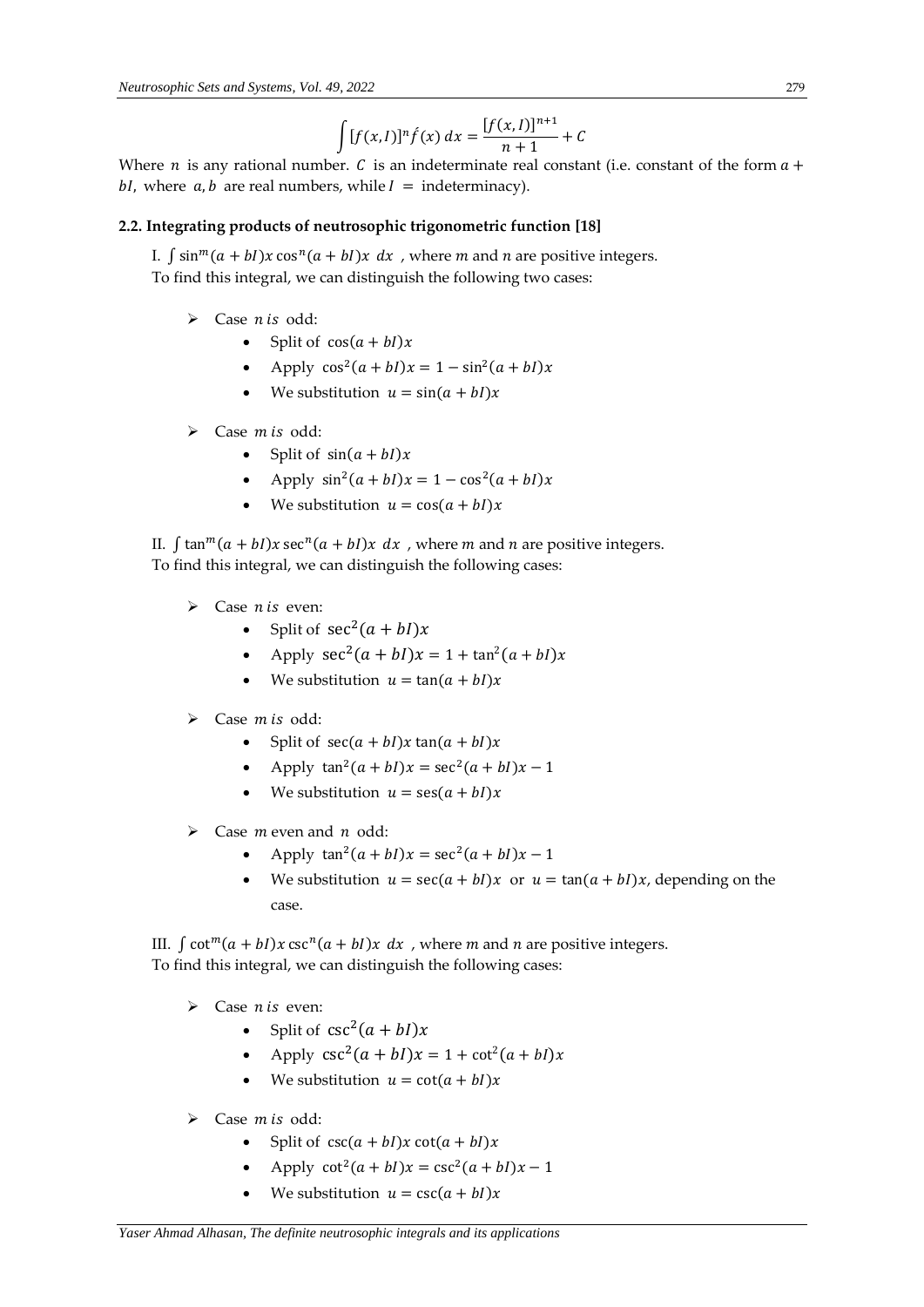- $\triangleright$  Case *m* even and *n* odd:
	- Apply  $\cot^2(a + bI)x = \csc^2(a + bI)x 1$
	- We substitution  $u = \csc(a + bI)x$  or  $u = \cot(a + bI)x$ , depending on the case.

### **2.3. Neutrosophic trigonometric identities [18]**

- 1)  $sin(a + bI)x cos(c + dI)x = \frac{1}{2}$  $\frac{1}{2}$  [sin(a + bI + c + dI)x + sin(a + bI – c – dI)x]
- 2)  $cos(a + bI)x sin(c + dI)x = \frac{1}{2}$  $\frac{1}{2}$  [sin(a + bI + c + dI)x - sin(a + bI - c - dI) x]
- 3)  $cos(a + bI)x cos(c + dI)x = \frac{1}{2}$  $\frac{1}{2}$  [cos(a + bI + c + dI)x + cos(a + bI – c – dI)x]
- 4)  $sin(a + bI)x sin(c + dl)x = \frac{-1}{2}$  $\frac{1}{2}$  [cos(a + bI + c + dI)x – cos(a + bI – c – dI)x]

Where  $a \neq c$  (not zero) and b, d are real numbers, while  $I =$  indeterminacy.

# **3. The definite neutrosophic integrals**

We will choose  $I \in [0,1]$ , because the undefined(indeterminacy) part in the case of the drawing is usually located in ]0,1[ . Look at pp.20-22 [19]

# **Theorem 3.1 (Fundamental theorem of neutrosophic integral calculus)**

Let be  $f(x, I)$  a continuous function defined in the closed interval  $[a + a_0 I, b + b_0 I]$ , and let  $F(x, I)$ be the anti-derivative of  $f(x, l)$ , that is  $\int f(x, l) dx = F(x, l)$ . Then:

$$
\int_{a+a_0I}^{b+b_0I} f(x,I)dx = F(b+b_0I) - F(a+a_0I)
$$

Where  $a, a_0, b, b_0$  are real number, I represent indeterminacy and  $I \in ]0,1[$ .

#### **Example3.1:**

1) 
$$
\int_{1+2I}^{3-5I} (2x + 7I) dx = [x^2 + 7Ix]_{1+2I}^{3-5I}
$$

$$
= [(3-5I)^2 + 7I(3-5I)] - [(1+2I)^2 + 7I(1+2I)] = 8 - 38I
$$

$$
\begin{aligned} \n\pi^{+31} \\ \n2) \int_{0}^{\pi^{+31}} \cos(x - 3I) dx &= \left[ \sin(x - 3I) \right]_{0}^{\pi^{+31}} \\ \n&= \left[ \sin(\pi + 3I - 3I) \right] - \left[ \sin(-3I) \right] = \sin(3I) \n\end{aligned}
$$

$$
3)\int_{2I}^{3+I} 2x(x^2+5I)^2 dx = \left[\frac{(x^2+5I)^3}{3}\right]_{2I}^{3+I}
$$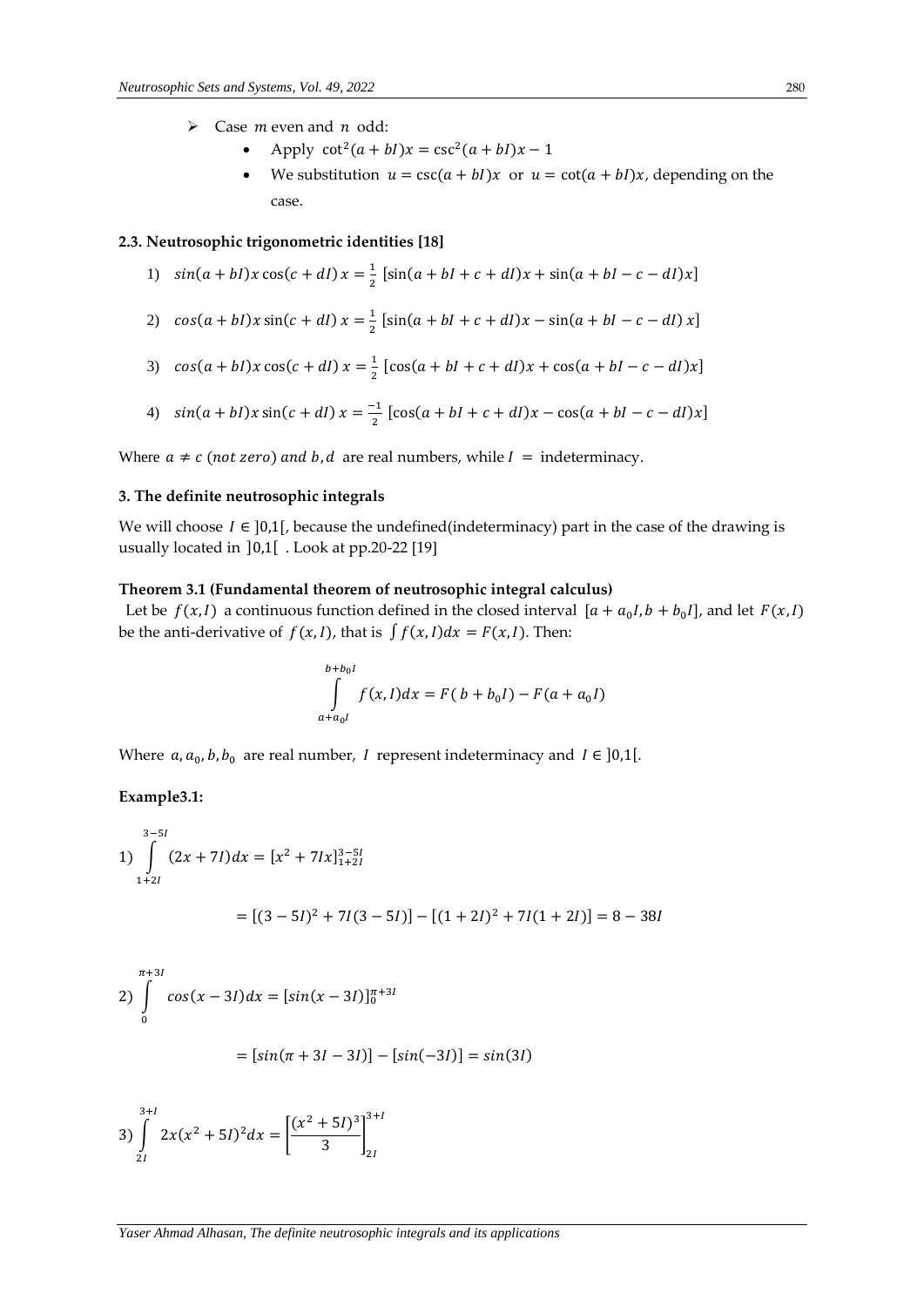$$
= \left[\frac{((3 + I)^2 + 5I)^3}{3}\right] - \left[\frac{81I}{3}\right] = \frac{81 + 279I}{3} = 27 + 93I
$$
  
4) 
$$
\int_{4}^{9+7I} \frac{1}{2\sqrt{x}} dx = \left[\sqrt{x}\right]_{4}^{9+7I}
$$

$$
= \left[\sqrt{9 + 7I}\right] - \left[2\right] \qquad (*)
$$

Let's find  $\sqrt{9+7I}$ 

$$
\sqrt{9+7I} = \alpha + \beta I
$$
  
9 + 7I =  $\alpha^2$  + 2 $\alpha\beta I$  +  $\beta^2 I$ 

$$
9 + 7I = \alpha^2 + (2\alpha\beta + \beta^2)I
$$

then:

$$
\begin{cases}\n\alpha^2 = 9 \\
2\alpha\beta + \beta^2 = 7\n\end{cases}
$$

$$
\begin{cases}\n\alpha = \pm 3\\ \beta^2 + 2\alpha\beta - 7 = 0\n\end{cases}
$$

Find  $\beta$ :

When  $\alpha = 3 \implies \beta^2 + 6\beta - 7 = 0$ 

$$
(\beta + 7)(\beta - 1) = 0 \implies \beta = -7, \beta = 1
$$
  
(3, -7), (3,1)

 $\triangleright$  When  $\alpha = -3$   $\Rightarrow \beta^2 - 6\beta - 7 = 0$ 

$$
(\beta - 7)(\beta + 1) = 0 \implies \beta = 7, \beta = -1
$$

$$
(-3,7), (-3, -1)
$$

$$
(\alpha, \beta) = (3, -7), (3,1), (-3,7), (-3, -1)
$$

$$
\sqrt{9 + 7l} = 3 - 7l \text{ or } 3 + l \text{ or } -3 + 7l \text{ or } -3 - l
$$

By substitution in (\*), we get the following cases:

$$
\int_{4-3I}^{9+7I} \frac{1}{2\sqrt{x}} dx = [\sqrt{x}]_{4-3I}^{9+7I}
$$
  
=  $[\sqrt{9+7I}] - [2] = 3 - 7I - 2 = 1 - 7I$   

$$
or = [\sqrt{9+7I}] - [\sqrt{4-3I}] = 3 + I - 2 = 1 + I
$$
  

$$
or = [\sqrt{9+7I}] - [\sqrt{4-3I}] = -3 + 7I - 2 = -5 + 7I
$$
  

$$
or = [\sqrt{9+7I}] - [\sqrt{4-3I}] = -3 - I - 2 = -5 - I
$$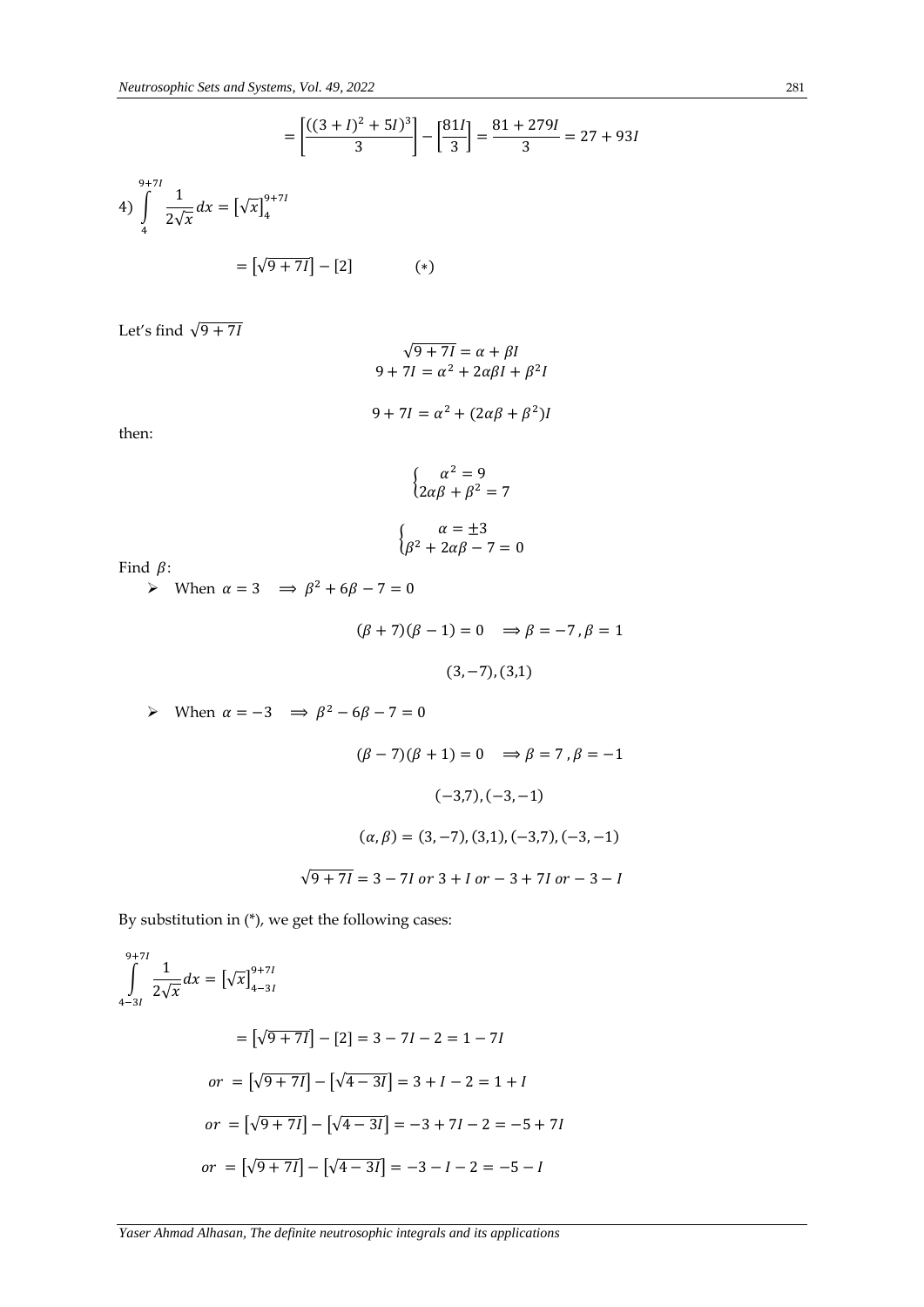# **Theorem 3.2 (The mean- value theorem of neutrosophic integral calculus\_ part I)**

We say that  $f(x, l)$  has an anti- derivative on an interval, if  $f(x, l)$  is continuous on that interval, then. In specific, if  $a + a_0 I$  is any point in the interval, then the function  $f(x, I)$  defined by:

1) 
$$
\frac{d}{dx} \left[ \int_{a+a_0I}^{x} f(t, I) dt \right] = f(x, I)
$$
  
2) 
$$
\frac{d}{dx} \left[ \int_{x}^{a+a_0I} f(t, I) dt \right] = -f(x, I)
$$

**Example3.2:**

1) 
$$
\frac{d}{dx} \left[ \int_{3I}^{x} (t^2 + 5I) dt \right] = x^2 + 5I
$$
  
2) 
$$
\frac{d}{dx} \left[ \int_{\pi + \frac{\pi}{2}I}^{x} \frac{\sin(t + 3I)}{t} dt \right] = \frac{\sin(x + 3I)}{x}
$$
  
3) 
$$
\frac{d}{dx} \left[ \int_{x}^{5-3I} (2It^2 + 4It) dt \right] = 2Ix^2 + 4Ix
$$

**Remarks 3.1:**

$$
1) \frac{d}{dx} \left[ \int_{a+a_0I}^{g(x,I)} f(t,I) dt \right] = f(g(x,I)) \acute{g}(x,I)
$$

**Proof:**

$$
\frac{d}{dx} \left[ \int_{a+a_0I}^{g(x,I)} f(t,I) dt \right] = \frac{d}{dx} [F(g(x,I))]
$$

$$
= \hat{F}(g(x,I)) \hat{g}(x,I)
$$

$$
= f(g(x,I)) \hat{g}(x,I)
$$

$$
2)\frac{d}{dx}\left[\int\limits_{g(x,l)}^{a+a_0l}f(t,l)dt\right]=-f\big(g(x,l)\big)g(x,l)
$$

**Proof:**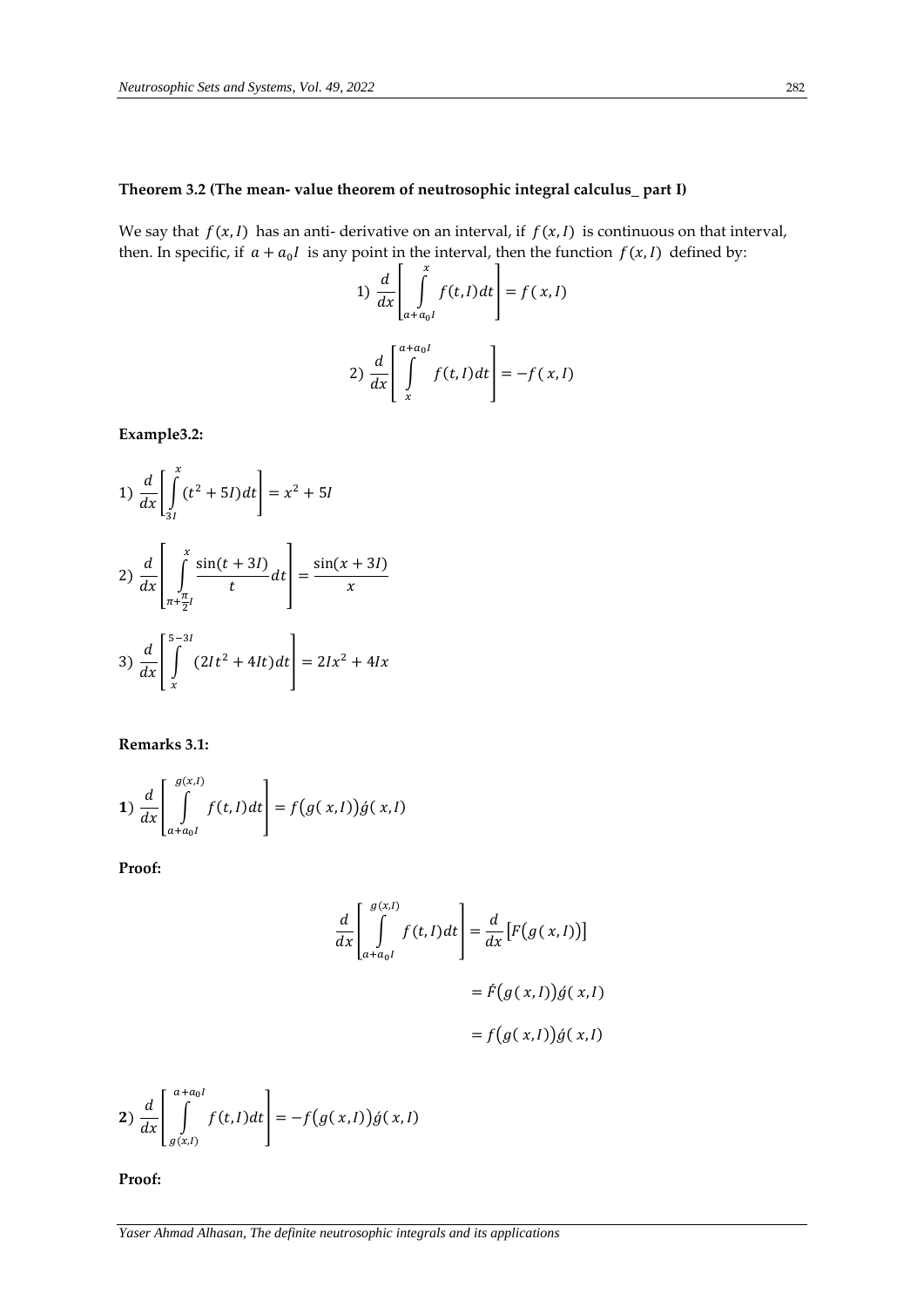$$
\frac{d}{dx} \left[ \int_{g(x,l)}^{a+a_0l} f(t,l)dt \right] = \frac{d}{dx} \left[ -F(g(x,l)) \right]
$$
\n
$$
= -f(g(x,l))\dot{g}(x,l)
$$
\n
$$
= -f(g(x,l))\dot{g}(x,l)
$$
\n
$$
3) \frac{d}{dx} \left[ \int_{g_1(x,l)}^{g_2(x,l)} f(t,l)dt \right] = f(g_2(x,l)) \dot{g}_2(x,l) - f(g_1(x,l)) \dot{g}_1(x,l)
$$

**Proof:**

$$
\frac{d}{dx} \left[ \int_{g_1(x,I)}^{g_2(x,I)} f(t,I) dt \right] = \frac{d}{dx} \left[ \int_{g_1(x,I)}^{0+0I} f(t,I) dt + \int_{0+0I}^{g_2(x,I)} f(t,I) dt \right]
$$

$$
= f(g_2(x,I)) g_2(x,I) - f(g_1(x,I)) g_1(x,I)
$$

**Example3.3:**

1) 
$$
\frac{d}{dx} \left[ \int_{1+I}^{\sin(x+2I)} (3I+t^2) dt \right] = (3I + \sin^2(x+2I)) \cos(x+2I)
$$
  
2) 
$$
\frac{d}{dx} \left[ \int_{4+2I}^{\sqrt{3x+7I}} (t-2I) dt \right] = (\sqrt{3x+7I} - 2I) \frac{3}{2\sqrt{3x+7I}}
$$

$$
3)\frac{d}{dx}\left[\int_{\tan(2x+4I)}^{7-6I} \frac{t^2}{1+t^2} dt\right] = -\frac{\tan^2(2x+4I)}{1+\tan^2(2x+4I)}\tan^2(2x+4I) = -\tan^2(2x+4I)
$$

4) 
$$
\frac{d}{dx} \left[ \int_{3x+1}^{x^2+2I} \frac{4-5I}{t+2I} dt \right] = \frac{4-5I}{x^2+2I+2I} (2x) - \frac{4-5I}{3x+1+2I} (3)
$$

$$
= \frac{(8-10I)x}{x^2+4I} - \frac{12-15I}{3x+3I}
$$

# **Theorem 3.3 (The mean- value theorem of neutrosophic integral calculus\_ part II)**

If  $f(x, l)$  is continuous on a closed interval  $[a + a_0I, b + b_0I]$ , then there is at least one point  $x^* = x_0 + x_1 I$  in  $[a + a_0 I, b + b_0 I]$  such that: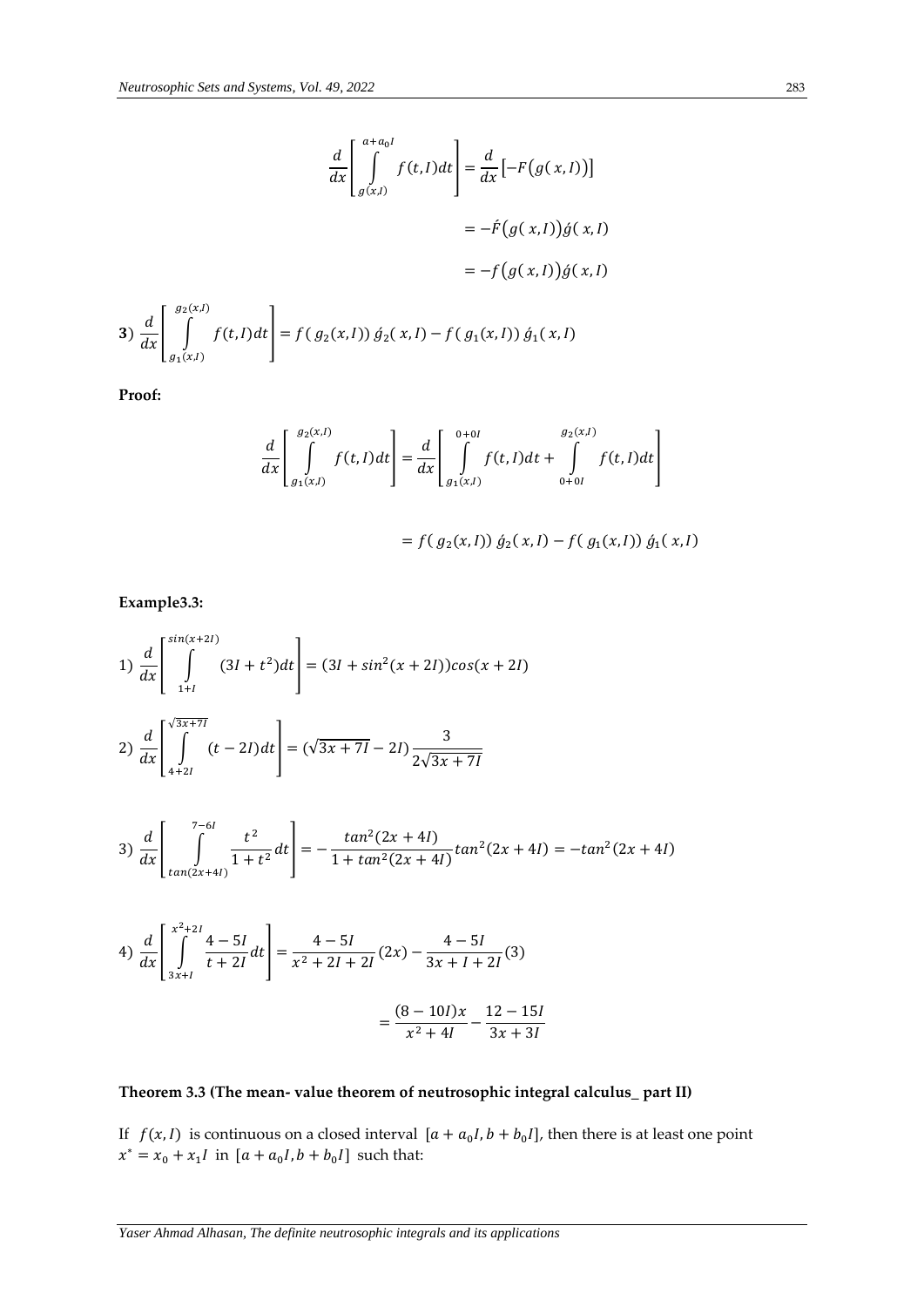$$
\int_{a+a_0I}^{b+b_0I} f(x,I)dx = f(x^*,I) (b+b_0I - (a+a_0I))
$$

Where  $x_0$ ,  $x_1$  are real numbers, I represent indeterminacy and  $I \in ]0,1[$ 

# **Example3.4:**

Find $x^*$  that satisfy The Mean-Value Theorem of Integral Calculus for  $f(x, I) = 2x + 3I$  on the interval  $[1 + 2I, 3 + 4I]$ .

Solution:

$$
\int_{a+a_0I}^{b+b_0I} f(x,I)dx = f(x^*,I) (b+b_0I - (a+a_0I))
$$
  

$$
\int_{1+2I}^{3+4I} (2x+3I)dx = f(x^*,I) (2+2I)
$$
  

$$
[x^2+3Ix]_{1+2I}^{3+4I} = (2x^*+3I) (2+2I)
$$
  

$$
8+44I = (2x^*+3I) (2+2I)
$$
  

$$
2x^*+3I = \frac{8+44I}{2+2I}
$$
  

$$
2x^*+3I = \frac{4+22I}{1+I}
$$
  

$$
2x^*+3I = 4+9I
$$
  

$$
2x^* = 4+6I
$$
  

$$
x^* = 2+3I \in [1+2I,3+4I]
$$

**Example3.4:**

Find  $x^*$  that satisfy The Mean-Value Theorem of Integral Calculus for  $f(x,I) = \sqrt{x}$  on the interval  $[0 + 0I, 3 + 2I].$ 

Solution:

$$
\int_{a+a_0I}^{b+b_0I} f(x,I)dx = f(x^*,I)(b+b_0I - (a+a_0I))
$$
\n
$$
\int_{0}^{3+2I} \sqrt{x} dx = (3+2I)\sqrt{x^*}
$$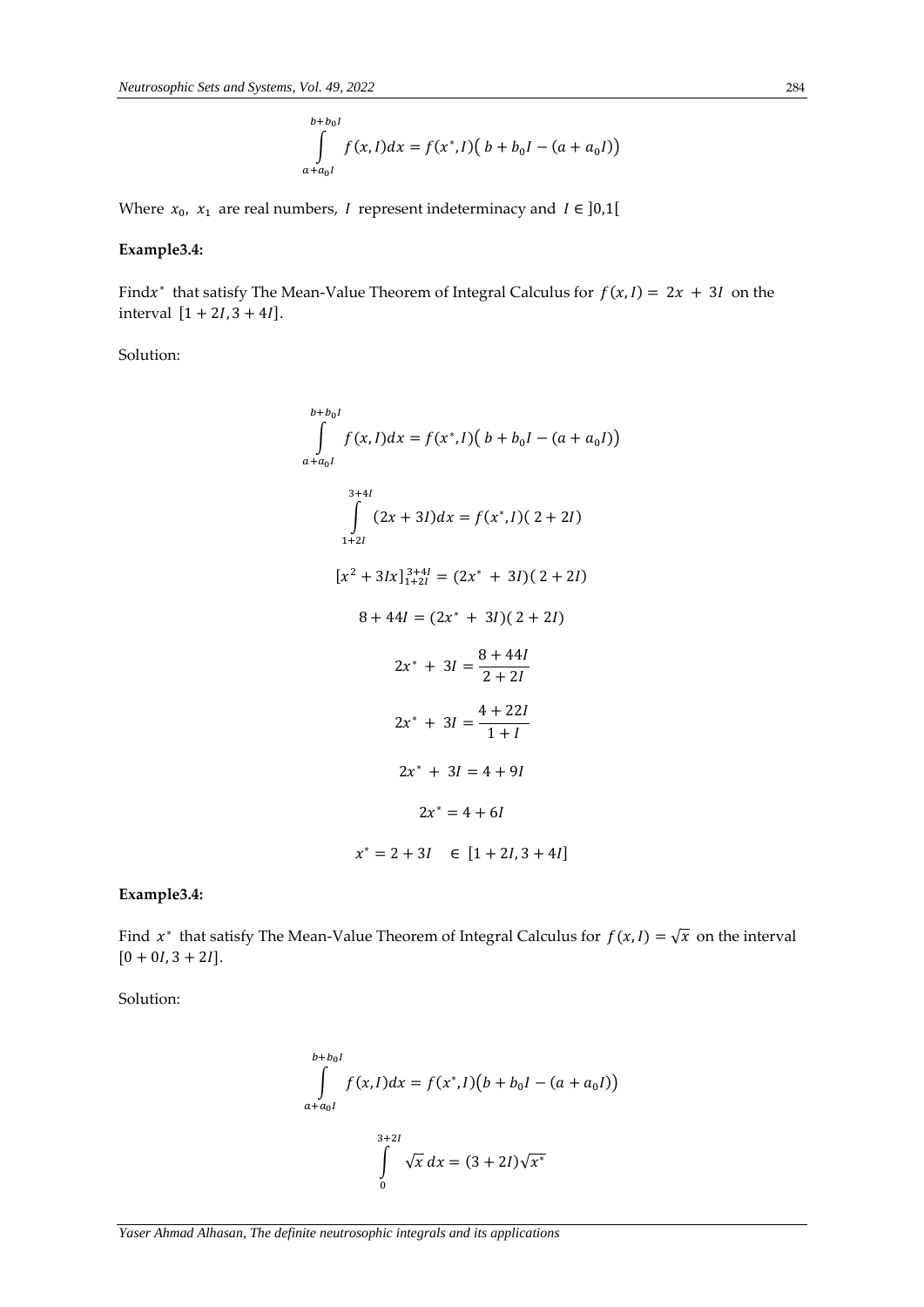$$
\left[\frac{2}{3}x\sqrt{x}\right]_0^{3+2I} = (3+2I)\sqrt{x^*}
$$

$$
\frac{2}{3}(3+2I)\sqrt{3+2I} = (3+2I)\sqrt{x^*}
$$

$$
\sqrt{x^*} = \frac{2\sqrt{3+2I}}{3}
$$

By squared, we get:

$$
x^* = \frac{4(3+2I)}{9} = \frac{12+8I}{9}
$$

$$
x^* = \frac{4}{3} + \frac{8}{9}I \in [0+0I, 3+2I]
$$

If we take several values of  $I$  in the  $]0,1[$ , we find:

|         | $[0 + 0I, 3 + 2I]$ | $\boldsymbol{x}^*$ | $x^* \in [0 + 0I, 3 + 2I]$ |
|---------|--------------------|--------------------|----------------------------|
| 0.1     | [0, 3.2]           | 1.43               | Satisfied                  |
| 0.3     | [0, 3.6]           | 1.61               | Satisfied                  |
| $0.5\,$ | [0, 4]             | 1.78               | Satisfied                  |

# **3.1 Properties of definite neutrosophic integrals.**

Let  $f\colon D_f\subseteq R\to R_f\cup\{I\},$  and  $g\colon D_g\subseteq R\to R_f\cup\{I\}$  then:

$$
1) \int_{a+a_0I}^{b+b_0I} f(x,I)dx = \int_{a+a_0I}^{b+b_0I} f(t,I)dt
$$

$$
b+b_0I
$$
  
\n2)  $\int_{a+a_0I} f(x,I)dx = \int_{a+a_0I}^{c+c_0I} f(x,I)dx + \int_{c+c_0I}^{b+b_0I} f(x,I)dx \text{ ; } a+a_0I \le c+c_0I \le b+b_0I$   
\n3)  $\int_{a+a_0I}^{a+a_0I} f(x,I)dx = 0$ 

4) 
$$
\int_{a+a_0I} f(x, I)dx = -\int_{b+b_0I} f(x, I)dx
$$

5) 
$$
\int_{a+a_0I}^{b+b_0I} (c+c_0I)f(x,I)dx = (c+c_0I) \int_{a+a_0I}^{b+b_0I} f(x,I)dx
$$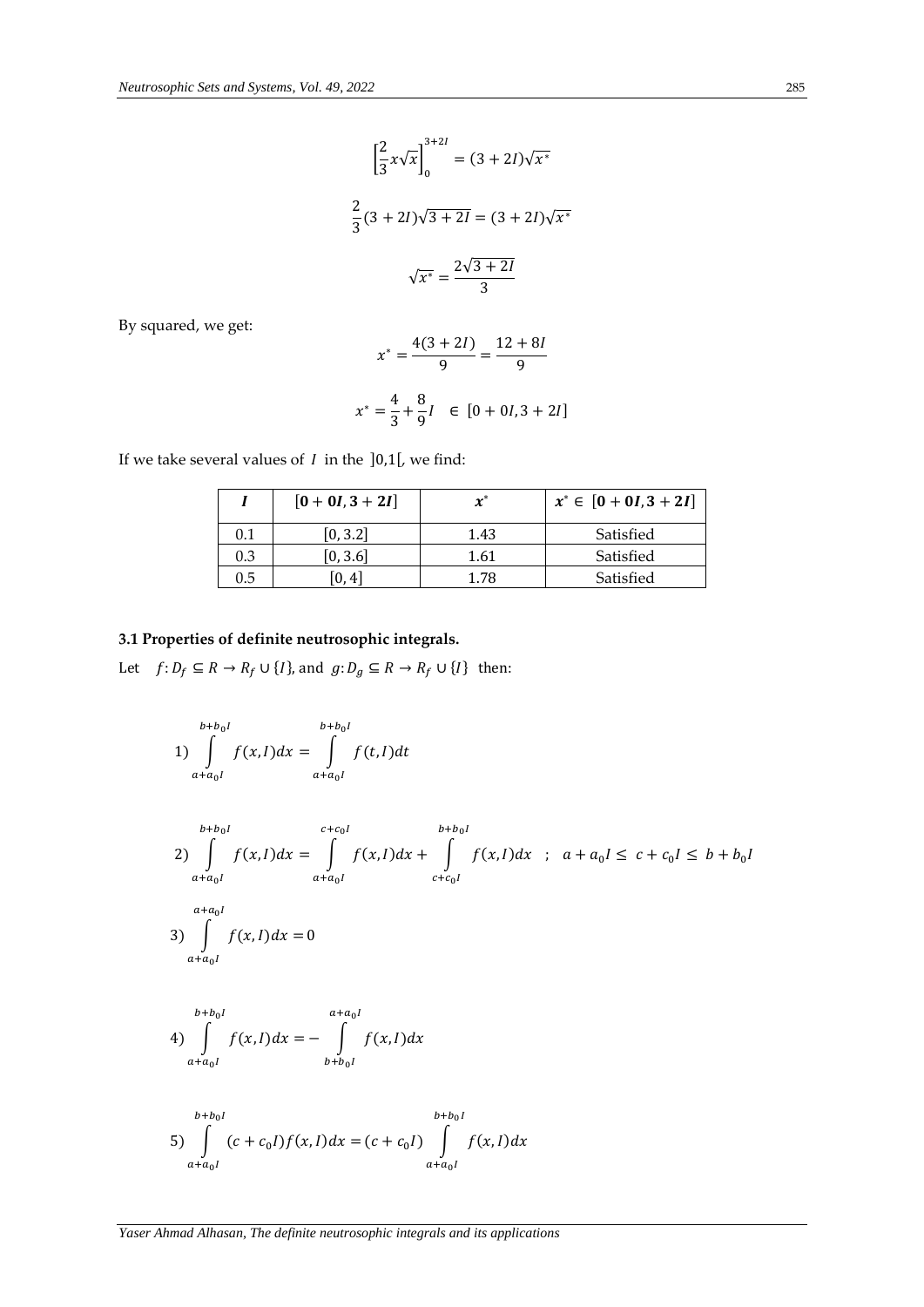$$
b+b_0I
$$
  
\n
$$
6)\int_{a+a_0I} [f(x,I) \pm g(x,I)]dx = \int_{a+a_0I}^{b+b_0I} f(x,I)dx \pm \int_{a+a_0I}^{b+b_0I} g(x,I)dx
$$

$$
7) \int_{-(a+a_0I)}^{a+a_0I} f(x,I)dx = \begin{cases} 2 \int_{0}^{a+a_0I} f(x,I)dx & ;if \ f(x,I) \ \text{is even function} \\ 0 & ;if \ f(x,I) \ \text{is odd function} \end{cases}
$$

**Example3.1.1:**

$$
1) \int_{5+6l}^{5+6l} (x^4 + 2lx - 4l) dx = 0
$$

$$
2) \int_{5+6I}^{9+2I} 5I \sin^5 x \cos^4 x \, dx
$$

Let  $f(x, I) = 5I \sin^5 x \cos^4 x$ , then:

$$
f(-x, I) = 5I \sin^{5}(-x)\cos^{4}(-x)
$$
  
=  $5I(\sin(-x))^{5}(\cos(-x))^{4} = -5I \sin^{5}x \cos^{4}x$   
=  $-f(x, I)$ 

Thus  $f(x, l)$  is an odd function and so by property 7, we get:

$$
\int_{5+6I}^{9+2I} 5I \sin^5 x \cos^4 x \, dx = 0
$$

# **4. Applications of the definite neutrosophic integrals**

#### **4.1 The area under neutrosophic curves**

# **Theorem 4.1.1**

Let  $f(x, l)$  be a continuous function defined in the interval  $[a + a_0l, b + b_0l]$ . Then the area of the region below the neutrosophic curve of  $f(x, I)$ , above the  $x - axis$ , between  $x = a + a_0 I$  and  $x = b + b_0 I$  ( $b > a$ ), is given by formula:

$$
A = \int_{a+a_0I}^{b+b_0I} |f(x,I)| dx
$$

Where  $a, a_0, b, b_0$  are real numbers, I represent indeterminacy and  $I \in ]0,1[$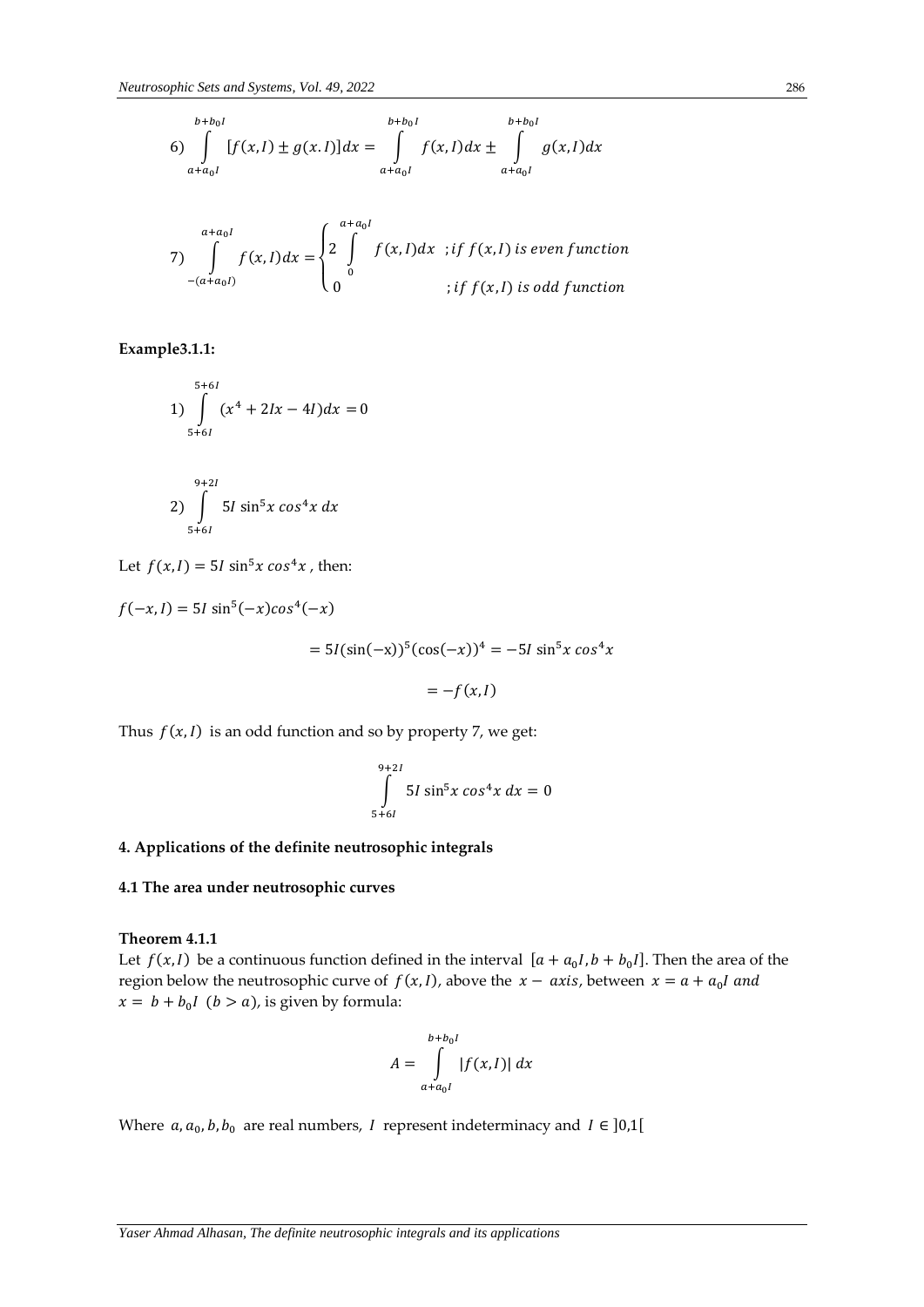### **Theorem 4.1.2**

Let  $f(y, I)$  be a continuous function defined in the interval  $[c + c_0 I, d + d_0 I]$ . Then the area of the region below the neutrosophic curve of  $f(y, I)$ , above the  $y - axis$ , between  $y = c + c_0 I$  and  $y = d + d_0 I$   $(d > c)$ , is given by formula:

$$
A = \int_{c+c_0I}^{d+d_0I} |f(y, I)| dy
$$

Where  $c, c_0, d, d_0$  are real numbers, I represent indeterminacy and  $I \in ]0,1[$ 

### **Example4.1.1:**

Find the area of the region bounded by the line  $f(x, l) = x + 4 - 3l$ , the  $x - axis$  and the lines  $x = 2 + 3I$  and  $x = 4 + I$ .

### **Solution:**

$$
A = \int_{a+a_0I}^{b+b_0I} |f(x,I)| dx = \int_{2+3I}^{4+I} |x+4-3I| dx
$$

 $x + 4 - 3I > 0$  on  $[2 + 3I, 4 + I]$  for  $I \in ]0,1[$ 

$$
\Rightarrow \qquad A = \int_{2+3I}^{4+I} (x+4-3I) dx = \left[ \frac{x^2}{2} + (4-3I)x \right]_{2+3I}^{4+I} = 8 - 4I
$$

Clearly that:  $8 - 4I > 0$  for  $I \in ]0,1[$ 

### **4.2 Area between two neutrosophic curves**

### Theorem 4.2.1 (Area between two neutrosophic curves (attributed to  $x - axis$ ))

The area A of the region bounded by the curves  $f(x, I)$ ,  $g(x, I)$ , and the lines  $x = a + a_0 I$  and  $x = b + b_0 I$  ( $b > a$ ), where f and g are continuous and  $f(x, I) \ge g(x, I)$  for all x in  $[a + a_0 I, b + b_0 I]$ , is given by formula:

$$
A = \int_{a+a_0I}^{b+b_0I} [f(x,I) - g(x,I)] dx
$$

Where  $a, a_0, b, b_0$  are real numbers, I represent indeterminacy and  $I \in ]0,1[$ 

#### Theorem 4.2.2 (Area between two neutrosophic curves (attributed to  $y - axis$ ))

The area A of the region bounded by the curves  $f(y, I)$ ,  $g(y, I)$ , and the lines  $y = c + c_0 I$  and  $y = d + d_0 I$   $(d > c)$ , where f and g are continuous and  $f(y, I) \ge g(y, I)$  for all x in  $[c + c_0 I, d + d_0 I]$ , is given by formula:

$$
A = \int_{c+c_0I}^{d+d_0I} [f(y, I) - g(y, I)] dy
$$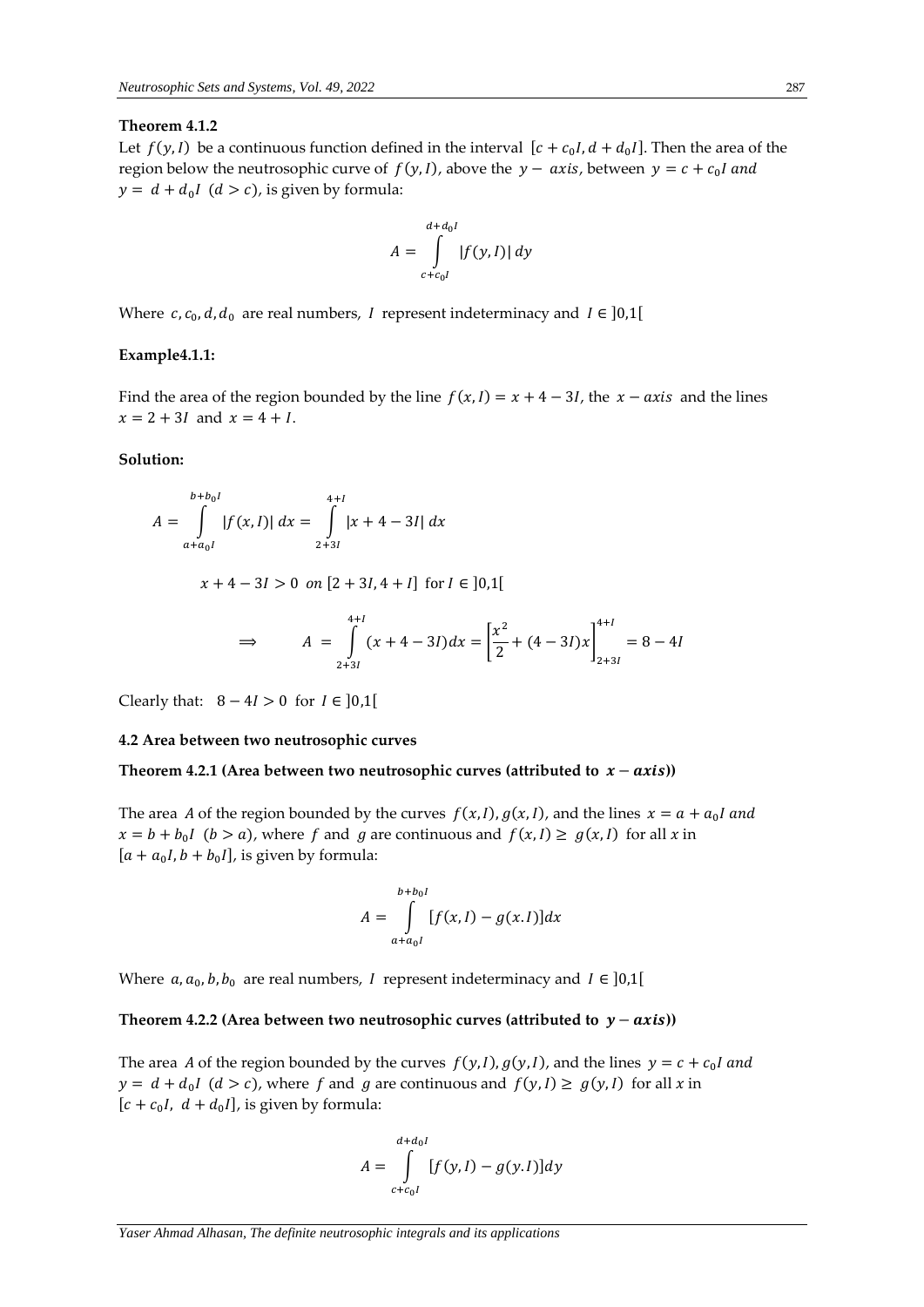Where  $c, c_0, d, d_0$  are real numbers, I represent indeterminacy and  $I \in ]0,1[$ 

### **Example4.2.1:**

Evaluate the area of the region bounded by  $y = e^{x+7l}$ ,  $y = x - 3l$ , and the lines  $x = 0$ ,  $x = 1 + l$ 

0

### **Solution:**

 $y = e^{x+7l} > y = x - 3l$  on  $[0, 1+l]$  for  $l \in ]0,1[,$  then:  $A = \int_{0}^{1} [e^{x+7t} - x + 3t] dx = \int_{0}^{1} e^{x+7t} - \frac{x^2}{2}$  $\frac{1}{2}$  + 3*Ix*  $1+I$   $1+I$   $1+I$ 0  $= e^{1+8i} - \frac{1}{2}$  $\frac{1}{2} + \frac{13l}{2}$  $\frac{1}{2}$  –  $e^{7l}$ 

Clearly that  $e^{1+8I} - \frac{1}{2}$  $\frac{1}{2} + \frac{13I}{2}$  $\frac{3I}{2} - e^{7I} > 0$  for  $I \in ]0,1[$ 

# **Example4.2.1:**

Evaluate the area of the region bounded by  $x = y^2$ ,  $x = (-2 - 1)x + 2I$ , and the lines  $N \; x = -2 + I$ ,  $x = -2I$ 

### **Solution:**

$$
x = y^2 \ge x = (-2 - 1)x + 2I \text{ on } [-2 + I, -2I] \text{ for } I \in ]0,1[, \text{ then:}
$$
  
\n
$$
A = \int_{-2+1}^{-2I} [y^2 + (2 + I)x - 2I] dy = \left[ \frac{y^3}{3} + \frac{(2 + I)}{2} y^2 - 2Iy \right]_{-2+I}^{-2I}
$$
  
\n
$$
= \left[ \frac{(-2I)^3}{3} + \frac{(2 + I)}{2} (-2I)^2 - 2I(-2I) \right] - \left[ \frac{(-2 + I)^3}{3} + \frac{(2 + I)}{2} (-2 + I)^2 - 2I(-2 + I) \right]
$$
  
\n
$$
= \frac{-4}{3} + \frac{68}{15}I
$$

Clearly that:  $\frac{-4}{3}$  $\frac{-4}{3} + \frac{68}{15}$  $\frac{66}{15}$ *l* > 0 for *I*  $\in$  [0,1]

### **4.3 Length of neutrosophic curve**

#### **Definition 4.3.1**

If  $y = f(x, l)$  is a smooth curve on the interval  $[a + a_0I, b + b_0I]$ , then the arc length L of this curve over  $[a + a_0 I, b + b_0 I]$  is defined as:

$$
L = \int_{a+a_0I}^{b+b_0I} \sqrt{1 + [f(x,I)]^2} \ dx
$$

Where  $a, a_0, b, b_0$  are real numbers, I represent indeterminacy and  $I \in ]0,1[$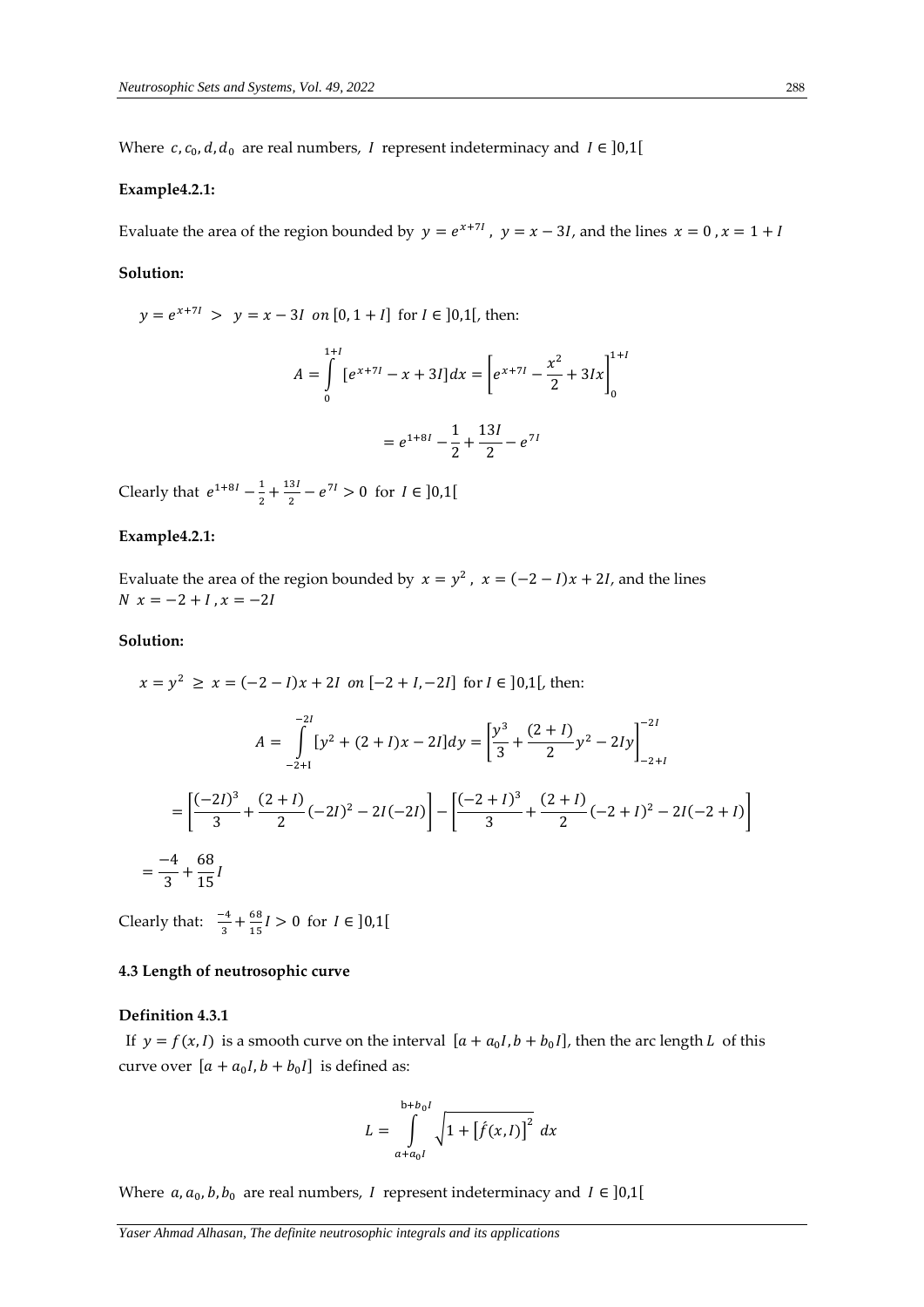# **Definition 4.3.2**

If  $x = g(y, I)$  is a smooth curve on the interval  $[c + c_0 I, d + d_0 I]$ , then the arc length L of this curve over  $[c + c_0 I, d + d_0 I]$  is defined as:

$$
L = \int_{c+c_0I}^{d+d_0I} \sqrt{1 + [\dot{g}(y, I)]^2} dy
$$

# **Example4.3.1:**

Find the arc length of the curve of  $y = f(x, l) = ln(secx)$  on the interval  $\left[0, \frac{\pi}{4}\right]$  $\frac{\pi}{4} + 3I$ . **Solution:**

$$
f(x, I) = ln(sec(x - 3I)) \implies \hat{f}(x, I) = tan(x - 3I)
$$
  
\n
$$
L = \int_{a+a_0I}^{b+b_0I} \sqrt{1 + [f(x, I)]^2} dx
$$
  
\n
$$
L = \int_{0}^{\frac{\pi}{4}+3I} \sqrt{1 + tan^2(x - 3I)} dx
$$
  
\n
$$
= \int_{0}^{\frac{\pi}{4}+3I} \sqrt{sec^2(x - 3I)} dx
$$
  
\n
$$
= \int_{0}^{\frac{\pi}{4}+3I} \sec(x - 3I) dx = [ln|sec(x - 3I) + tan(x - 3I)|]_0^{\frac{\pi}{4}+3I}
$$
  
\n
$$
= [ln|sec(\frac{\pi}{4}) + tan(\frac{\pi}{4})|] - [ln|sec(-3I) + tan(-3I)|]
$$
  
\n
$$
= ln|\sqrt{2} + 1| - [ln|sec(-3I) + tan(-3I)|]
$$
  
\n
$$
= ln|\sqrt{2} + 1| - ln|sec(3I) + tan(3I)|
$$

Clearly that:  $ln|\sqrt{2} + 1| - ln|sec(3I) + tan(3I)| > 0$  for  $I \in ]0,1[$ 

### **4.4 Volumes of neutrosophic revolution**

# **Definition 4.4.1**

Suppose that  $f(x, l) \ge 0$  and it is continuous on the interval  $[a + a_0l, b + b_0l]$ , the volume of the resulting solid of revolution the region under the curve  $y = f(x, l)$  for the interval  $[a + a_0 I, b + b_0 I]$ about the  $x - axis$  is given by:

$$
V = \int_{a+a_0I}^{b+b_0I} \pi[f(x,I)]^2 dx
$$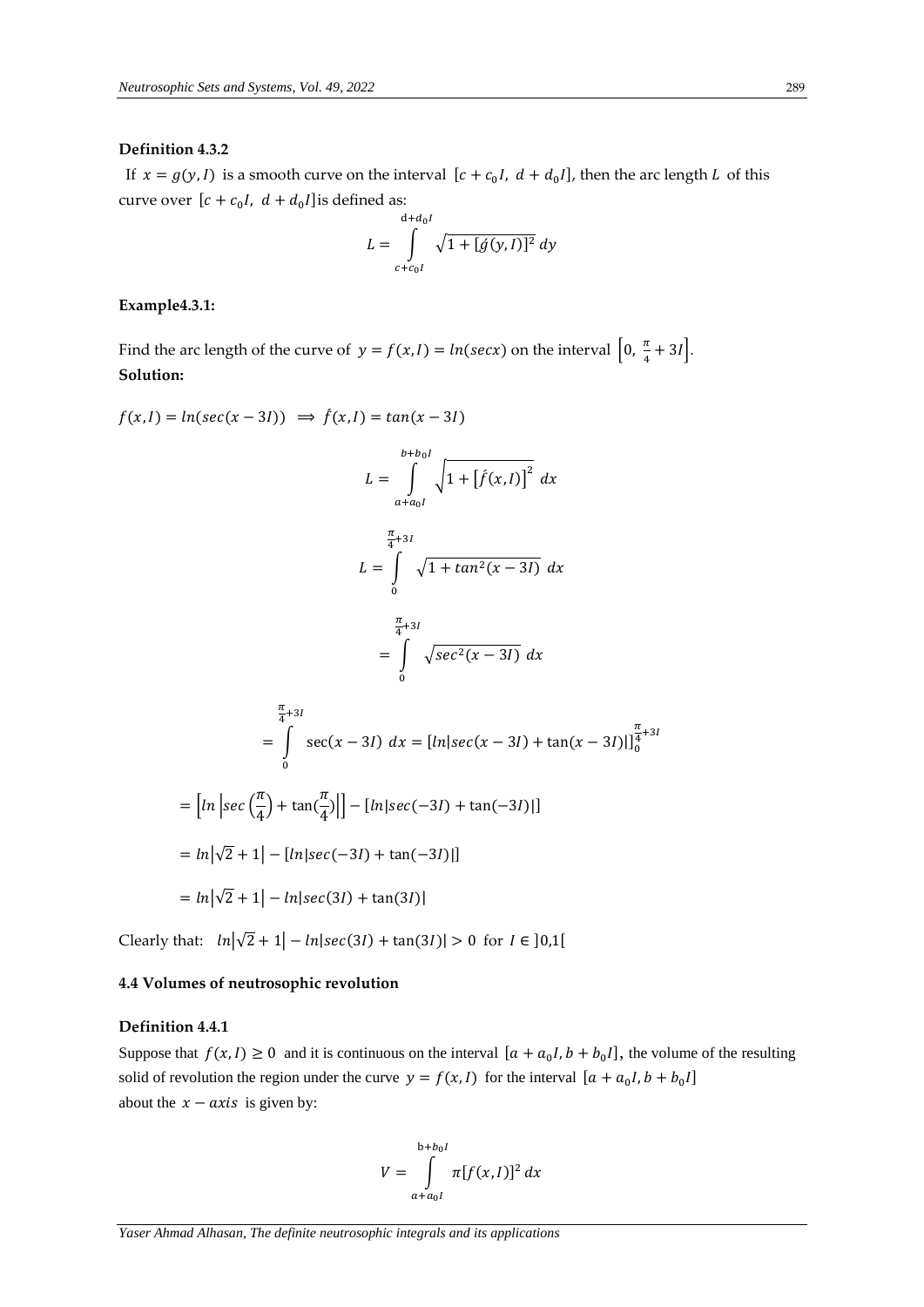Where  $a, a_0, b, b_0$  are real numbers, I represent indeterminacy and  $I \in ]0,1[$ **Definition 4.4.2**

Suppose that  $g(y, l) \ge 0$  and it is continuous on the interval  $[c + c_0, l, d + d_0, l]$ , the volume of the resulting solid of revolution the region under the curve  $x = g(y, I)$  for the interval  $[c + c_0 I, d + d_0 I]$  about the  $y$ axis is given by:

$$
V = \int_{c+c_0I}^{d+d_0I} \pi[g(y,I)]^2 dy
$$

# **Example4.4.1:**

Find the volume of the solid resulting from rotating the region bounded by the curves  $y = f(x, l)$  $\sqrt{x+2+3}I$  from  $x = 0$  to  $x = 4 + 5I$  about the  $x - axis$ .

# **Solution:**

$$
V = \int_{\alpha + a_0 I}^{b+b_0 I} \pi [f(x, I)]^2 dx = \int_0^{4+5I} \pi [\sqrt{x+2+3I}]^2 dx
$$
  
= 
$$
\int_0^{4+5I} \pi [x+2+3I] dx = \pi \left[ \frac{x^2}{2} + (2+3I)x \right]_0^{4+5I}
$$
  
= 
$$
\pi \left[ \frac{(4+5I)^2}{2} + (2+3I)(4+5I) \right] - [0]
$$
  
= 
$$
(16 + \frac{139}{2}I) \pi
$$

# **Example4.4.2:**

Find the volume of the solid resulting from rotating the region bounded by the curves  $x = g(y, l)$  =  $\sqrt{4+6l-y}$  from  $y = 1 + l$  to  $y = 4 + 4l$  about the  $y - axis$ .

# **Solution:**

$$
V = \int_{c+c_0I}^{d+d_0I} \pi [g(y, I)]^2 dy = \int_{1+I}^{4+4I} \pi \left[ \sqrt{4+6I-y} \right]^2 dy
$$
  
= 
$$
\int_{1+I}^{4+4I} \pi [4+6I-y] dy = \pi \left[ (4+6I)y - \frac{y^2}{2} \right]_{1+I}^{4+4I}
$$
  
= 
$$
\pi \left[ (4+6I)(4+4I) - \frac{(4+4I)^2}{2} \right] - [0]
$$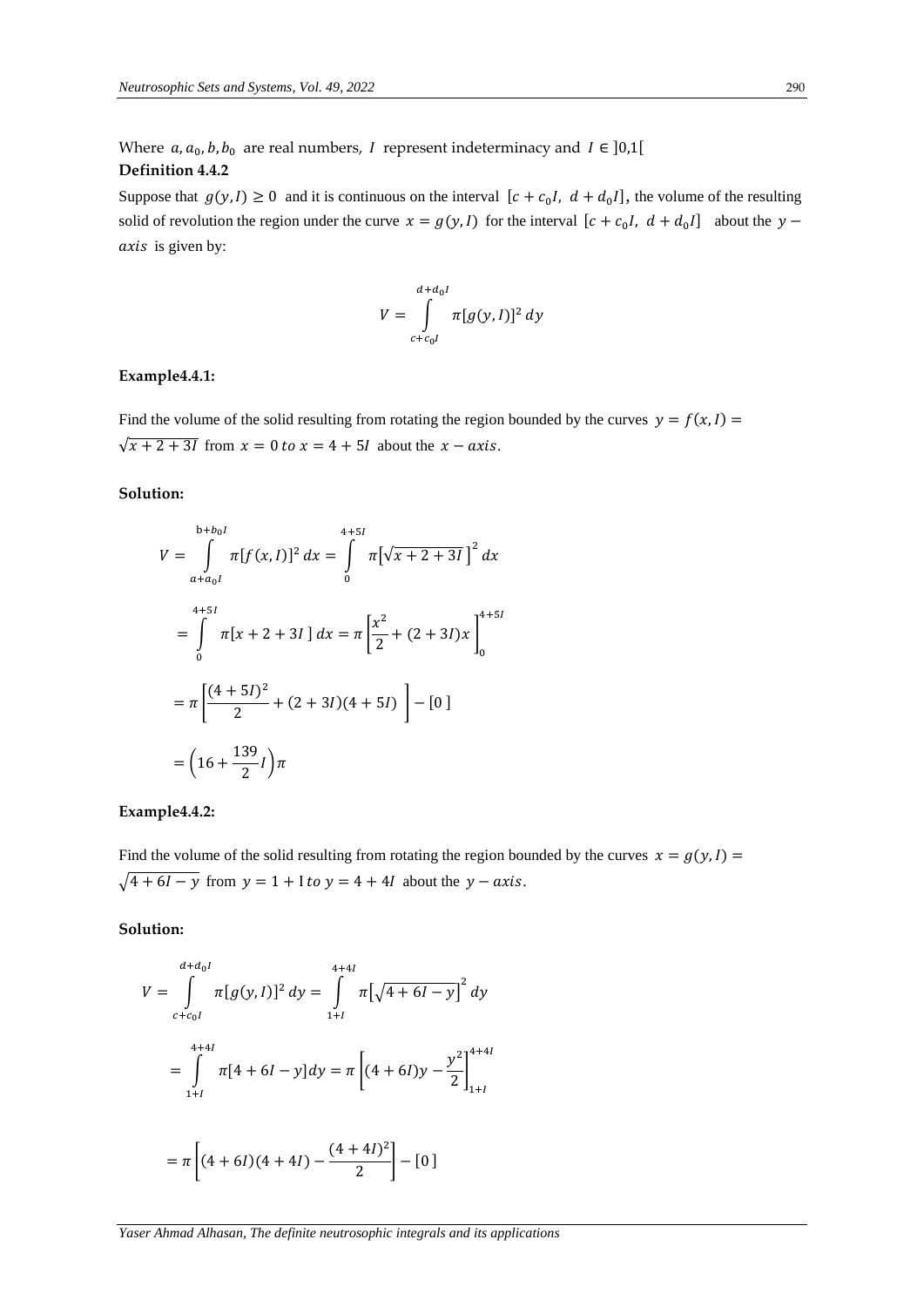$$
=\left(\frac{9}{2}+\frac{51}{2}I\right)\pi
$$

# **Definition 4.4.3**

Suppose that  $f(x, l), g(x, l)$  are continuous and non-negative on the interval  $[a + a_0 I, b + b_0 I]$ , and  $f(x, I) \ge g(x, I)$  for all x in the interval  $[a + a_0 I, b + b_0 I]$ , the volume of the resulting solid of revolution the region bounded between tow the curves  $f(x, I), g(x, I)$  for the interval  $[a + a_0 I, b + b_0 I]$ about the  $x - axis$  is given by:

$$
V = \int_{a+a_0I}^{b+b_0I} \pi([f(x,I)]^2 - [g(x,I)]^2) dx
$$

# **Definition 4.4.4**

Suppose that  $w(y, I)$ ,  $v(y, I)$  are continuous and non-negative on the interval  $[c + c_0 I, d + d_0 I]$ , and  $w(y, I) \ge v(y, I)$  for all x in the interval  $[c + c_0 I, d + d_0 I]$ , the volume of the resulting solid of revolution the region bounded between tow the curves  $w(y, I)$ ,  $v(y, I)$  for the interval  $[c + c_0 I, d + d_0 I]$ about the  $y - axis$  is given by:

$$
V = \int_{c+c_0I}^{d+d_0I} \pi([w(y,I)]^2 - [v(y,I)]^2) dy
$$

### **Example4.4.3:**

Find the volume of the solid resulting from rotating the region bounded between tow the curves  $f(x,1) =$  $x^2 + 3I$  and  $g(x, I) = 3I + x$  from  $x = 1 + I$  to  $x = 4 + 2I$  about the  $x - axis$ .

# **Solution:**

 $f(x, I) = x^2 + 3I > g(x, I) = 3I + x$  on  $[1 + I, 4 + 2I]$  for  $I \in ]0,1[$ , then:

$$
V = \int_{a+a_0I}^{b+b_0I} \pi([f(x,I)]^2 - [g(x,I)]^2) dx
$$
  
= 
$$
\int_{1+I}^{4+2I} \pi([x^2+3I]^2 - [3I+x]^2) dx
$$
  
= 
$$
\int_{1+I}^{4+2I} \pi([x^4+6Ix^2+9I] - [9I+6Ix+x^2]) dx
$$
  
= 
$$
\int_{1+I}^{4+2I} \pi(x^4+(6I-1)x^2-6Ix) dx
$$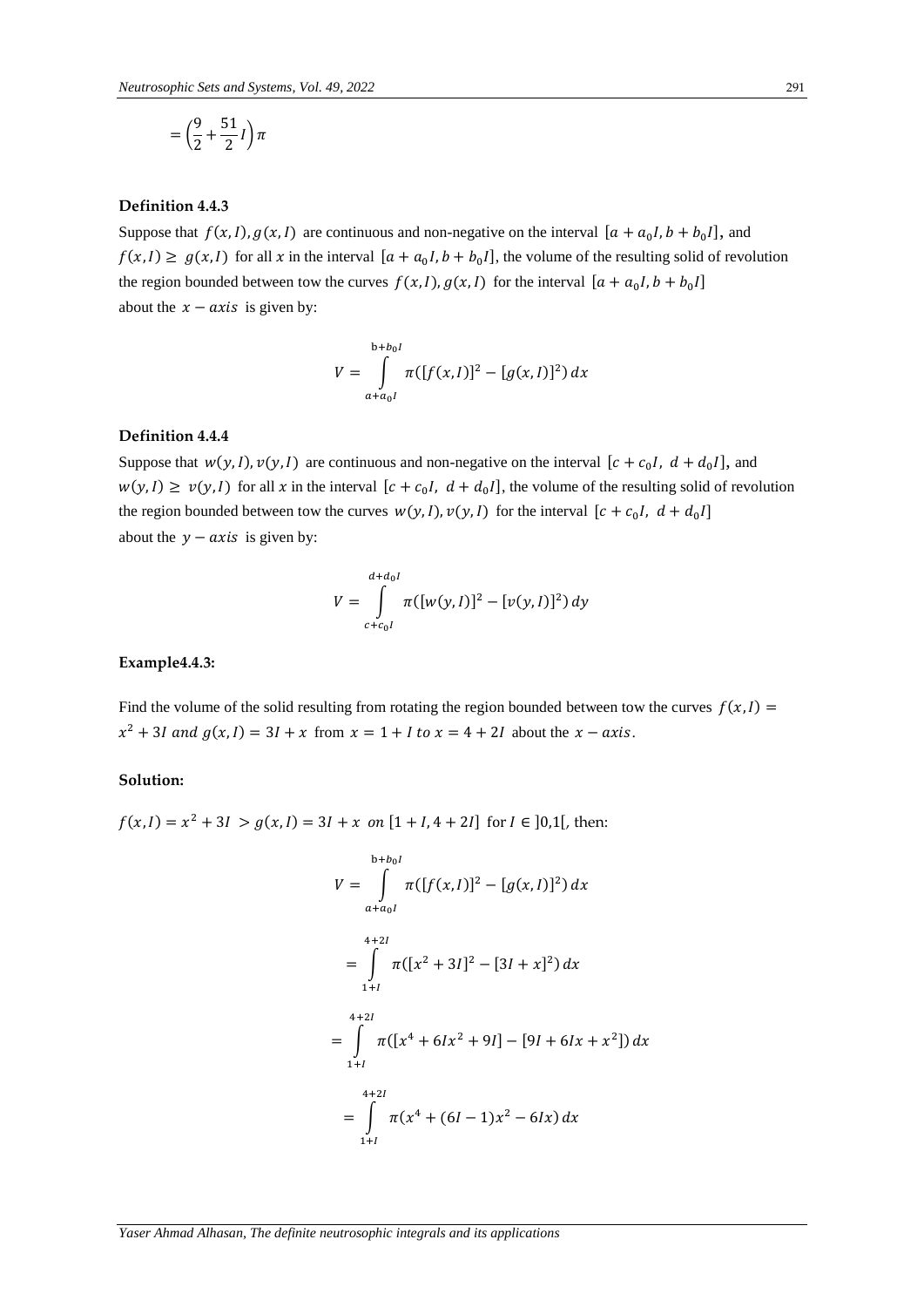$$
= \left[ \pi \left( \frac{x^5}{5} + (6I - 1) \frac{x^3}{3} - 3Ix^2 \right) \right]_{1+I}^{4+2I}
$$

$$
= \pi \left[ \left( \frac{(4+2I)^5}{5} + (6I-1)\frac{(4+2I)^3}{3} - 3I(4+2I)^2 \right) - \left( \frac{(1+I)^5}{5} + (6I-1)\frac{(1+I)^3}{3} - 3I(1+I)^2 \right) \right]
$$

$$
= \pi \left[ \left( \frac{2752}{15} + \frac{3424}{3}I \right) - \left( \frac{-2}{15} - \frac{32}{15}I \right) \right]
$$

$$
= \pi \left( \frac{2754}{15} + \frac{3456}{3}I \right)
$$

#### **5. Conclusions**

 This paper is an extension of the papers I presented in the field of neutrosophic integrals. Integrals are important in our life, as they facilitate many mathematical operations in our reality, and this is what led us to study the definite neutrosophic integrals, and its applications, the most important of which are area of neutrosophic curves, length of neutrosophic curve and volumes of neutrosophic revolution. In addition, this paper is considered important in continuing the study of neutrosophic integrals.

**Acknowledgments:** This publication was supported by the Deanship of Scientific Research at Prince Sattam bin Abdulaziz University, Alkharj, Saudi Arabia.

#### **References**

[1] Smarandache, F., "Introduction to Neutrosophic Measure, Neutrosophic Integral, and Neutrosophic Probability", Sitech-Education Publisher, Craiova – Columbus, 2013.

[2] Smarandache, F., "Finite Neutrosophic Complex Numbers, by W. B. Vasantha Kandasamy", Zip Publisher, Columbus, Ohio, USA, pp.1-16, 2011.

[3] Smarandache, F., "Neutrosophy. / Neutrosophic Probability, Set, and Logic, American Research Press", Rehoboth, USA, 1998.

[4] Smarandache, F., "Introduction to Neutrosophic statistics", Sitech-Education Publisher, pp.34-44, 2014.

[5] Smarandache, F., "A Unifying Field in Logics: Neutrosophic Logic", Preface by Charles Le, American Research Press, Rehoboth, 1999, 2000. Second edition of the Proceedings of the First International Conference on Neutrosophy, Neutrosophic Logic, Neutrosophic Set, Neutrosophic Probability and Statistics, University of New Mexico, Gallup, 2001.

[6] Smarandache, F., "Proceedings of the First International Conference on Neutrosophy", Neutrosophic Set, Neutrosophic Probability and Statistics, University of New Mexico, 2001.

[7] Alhasan,Y. "Concepts of Neutrosophic Complex Numbers", International Journal of Neutrosophic Science, Volume 8 , Issue 1, pp. 9-18, 2020.

[8] Smarandache, F., "Neutrosophic Precalculus and Neutrosophic Calculus", book, 2015.

[9] Al- Tahan, M., "Some Results on Single Valued Neutrosophic (Weak) Polygroups", International Journal of Neutrosophic Science, Volume 2, Issue 1, pp. 38-46, 2020.